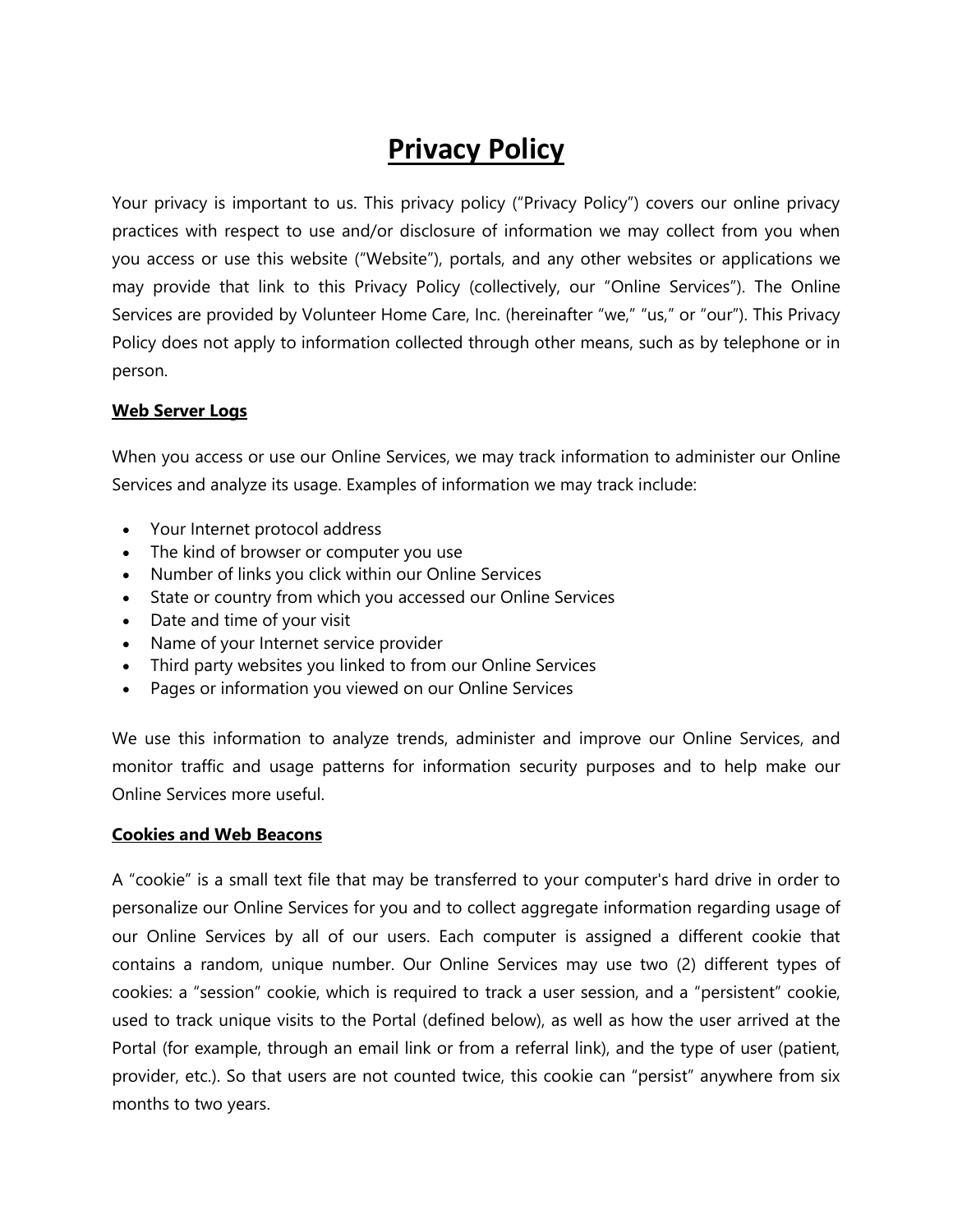Your browser software can be set to warn you of cookies or reject all cookies. Most browsers offer instructions on how to reset the browser to reject cookies in the "Help" section of the toolbar. If you reject our cookie, this may disable some of the functionality of our Online Services and you may not be able to use certain Online Services.

Cookies cannot be used to run programs or deliver viruses to your computer. One of the primary purposes of cookies is to provide a convenience feature to save you time. For example, if you personalize a web page, or navigate within a website, a cookie helps the website to recall your specific information on subsequent visits. This simplifies the process of delivering relevant content and eases website navigation by providing and saving your preferences and login information as well as providing personalized functionality.

We may use Google Analytics on our Site to help us analyze the traffic on our Site. Some of features on our Online Services may use cookies or other methods to gather information regarding your use of the Online Services, and may combine the information in these cookies with any of Personal Information about you that they may have. The use of such information by a third party depends on the privacy policy of that third party.

A "web beacon," "clear GIF," "web bug," or "pixel tag" is a tiny graphic file with a unique identifier that is similar in function to a cookie, but would allow us to count the number of users that have visited certain pages or screens of our websites, and to help determine the effectiveness of promotional or advertising campaigns. When used in HTML-formatted email messages, web beacons can tell the sender whether and when the email has been opened. In contrast to cookies, which may be stored on your computer's hard drive, web beacons are typically embedded invisibly on pages or screens.

We reserve the right to share aggregated site statistics monitored by cookies and web beacons with our affiliates and partner companies. We treat the information of everyone who comes to our Online Services in accordance with this Privacy Policy, whatever their Do Not Track setting.

#### **Geolocation Data**

We do not collect precise information (e.g., GPS data; latitude and longitude) concerning the location from which you access the Online Services, but we collect information on your region or postal code to help us gather information useful for improving the relevance of our content and securing our Online Services.

#### **Third Party Advertising**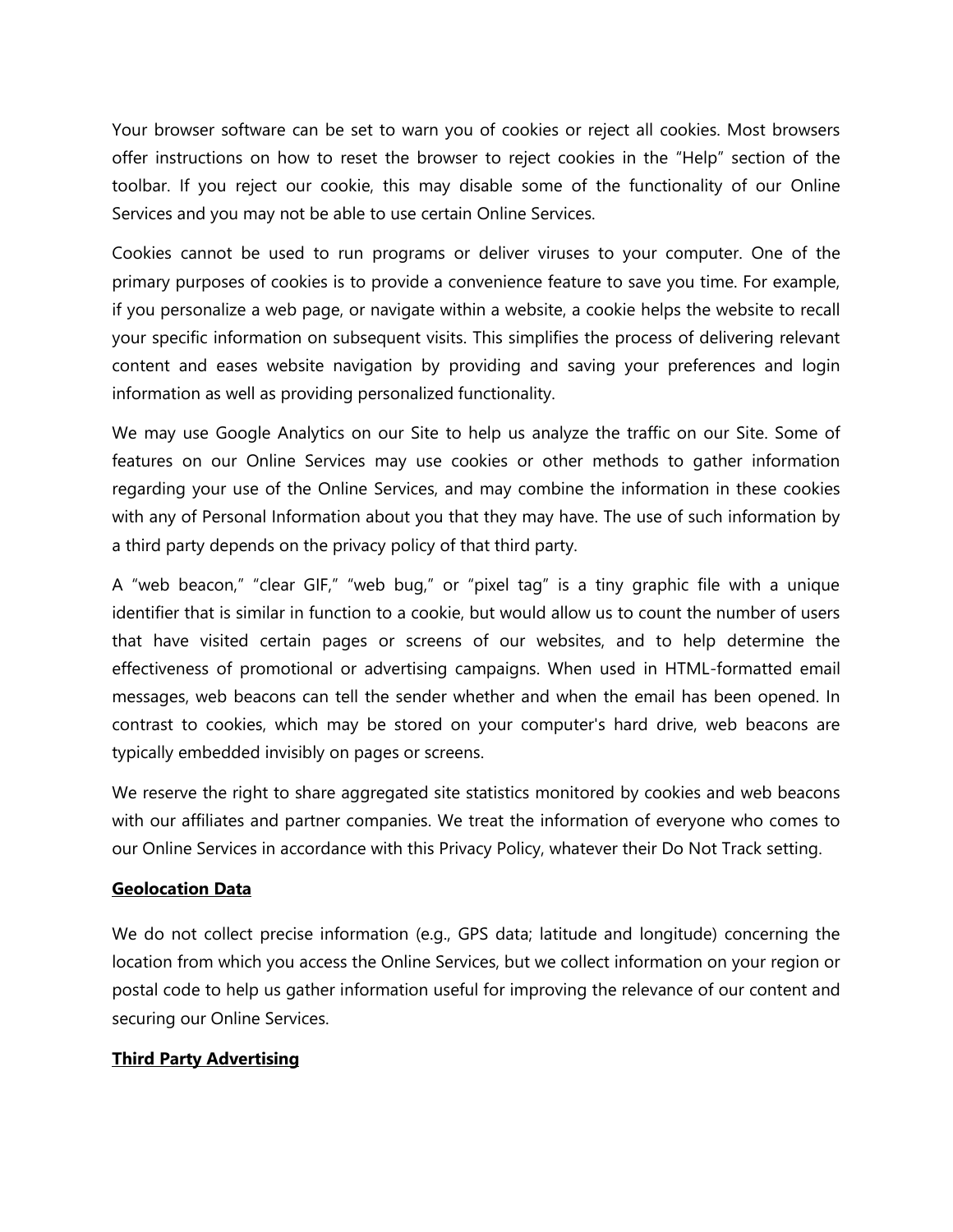We may allow third party advertising companies to serve ads when you access or use our Online Services. These companies use non-personally identifiable information regarding your access and use of our Online Services and other websites, such as the user IP address, pages viewed, date and time of your visit, and number of times you have viewed an ad (but not your name, address, or other personal information), to serve ads to you on our Online Services and other websites that may be of interest to you. In the course of serving advertisements to our Online Services, our third party advertiser may place or recognize a unique cookie on your browser. In addition, we may use clear GIFs or pixel tags to help manage our online advertising. These clear GIFs enable our ad serving company to recognize a browser's cookie when a browser visits our Online Services. This allows us to learn which banner ads bring users to our Online Services.

#### **Information Collected through the Portal**

As a service to its customers, we may also provide Portals to offer some patients secure, private access to their own records, as well as certain internet-based Online Services which may include, among other things and access to health and patient education materials and secure messaging ("Portal").

The Portal can provide you with access to some of your medical records. When you seek access to those records on the Portal, we need to confirm your identity through the use of your name and email or physical address and other information such as your date of birth and answers to "secret questions" to which only you know the answers. This information may be used to help administer and manage your Portal account.

## **The Purposes for Which We Use Personal Information**

If you submit or we collect Personal Information through our Online Services, then such Personal Information may be used in the following ways: (i) to provide, analyze, administer, and improve our Online Services; (ii) to contact you in connection with our Online Services and appointments, events or offerings that you may have registered for; (iii) to identify and authenticate your access to the parts of our Portal or other password-protected Online Services that you are authorized to access; (iv) to send you surveys; (v) for recruiting and human resources administration purposes; (vi) to protect our rights or our property and to ensure the technical functionality and security of our Online Services; and (vii) as required to meet our legal and regulatory obligations.

## **How We Disclose Personal Information**

We do not sell, lease, rent or otherwise disclose the Personal Information collected from our Site to third parties unless otherwise stated below or with your consent.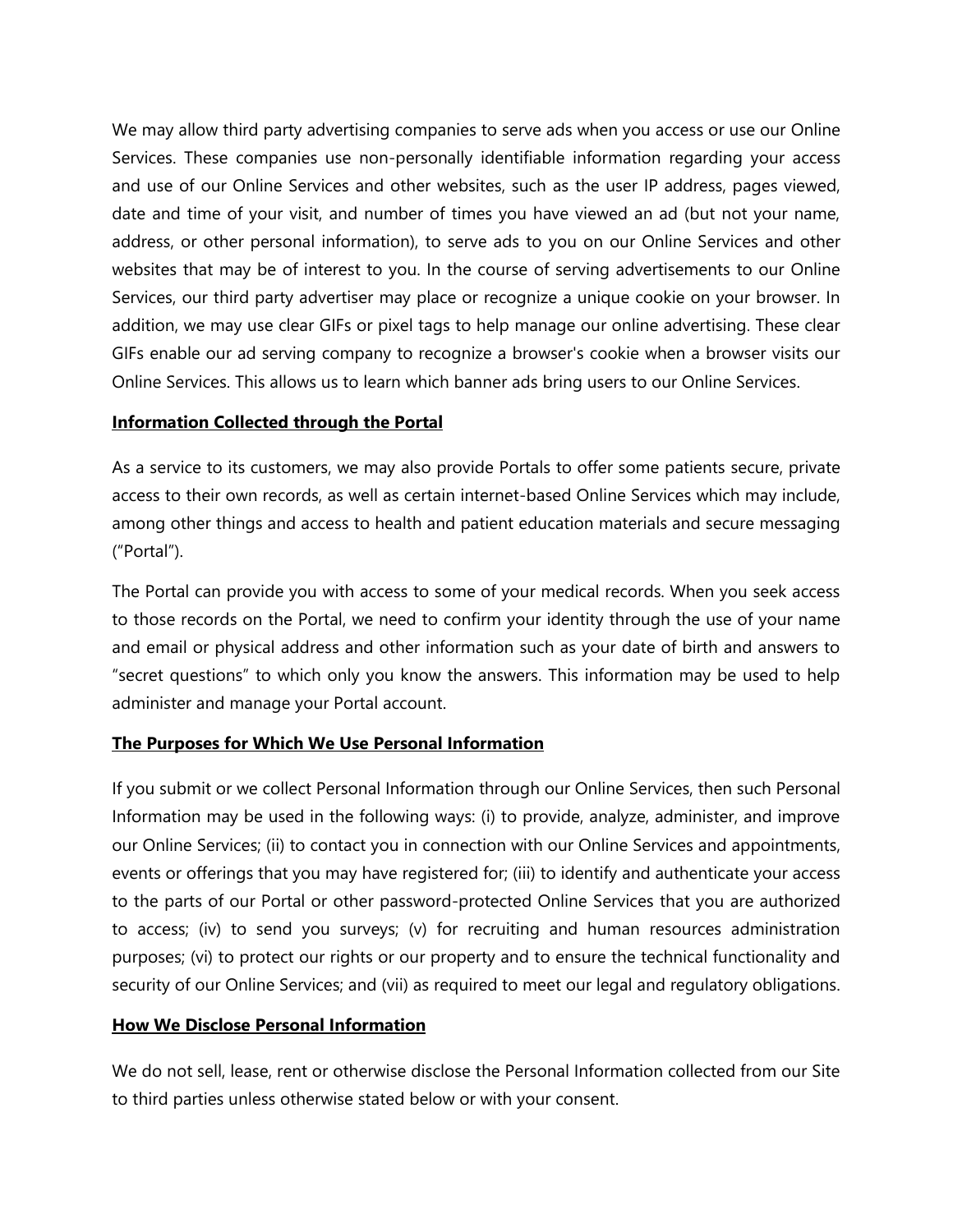- **Our Third Party Providers**. We transfer Personal Information to third party service providers to perform tasks on our behalf and to assist us in providing our Online Services. For example, we may use third party service providers for security, website analytics, and payment processing. We use commercially reasonable efforts to only engage or interact with third party service providers who agree to limit re-disclosure of your Personal Information
- **Other Disclosures**. We may disclose Personal Information about you if we have a good faith belief that disclosure of such information is helpful or reasonably necessary to: (i) comply with any applicable law, regulation, legal process or governmental request; (ii) enforce our terms of use; or (iii) detect, prevent, or otherwise address the security and functionality of our Online Services.

In addition to the uses and disclosures of information outlined above, if you use the Portal, your information may also be used and disclosed as follows:

- **Authorized Representatives**. If another individual is managing your account on your behalf (for example, a parent/legal guardian managing the account of a minor), as authorized by you or as a personal representative under applicable law, that person can view all Personal Information about you in the Portal.
- **Healthcare Providers**. Your healthcare providers may have access to Personal Information for administrative and healthcare Online Services. We may also use Personal Information to respond to and fulfill your requests.
- **Third-Parties**. We may share Personal Information with marketing, treatment or health care operations support partners, who are also required to protect the confidentiality of your information, that will enable them to send you targeted messages or serve you targeted advertising, which will occur with your authorization or otherwise in compliance with HIPAA (defined below) and other applicable laws.

## **Information Security**

No website can guarantee security, but we maintain appropriate physical, electronic, and procedural safeguards to protect your personal information collected via our Online Services in compliance with applicable law. Please see the Terms of Use available via the Website homepage ("Terms") for more specific information about information security and your responsibilities.

## **What Can I Do to Protect My Privacy?**

Where you use a Portal or other service that is secured with a username and password, you are also responsible for taking steps to protect the privacy of Personal Information about you. In order to protect your privacy, you should: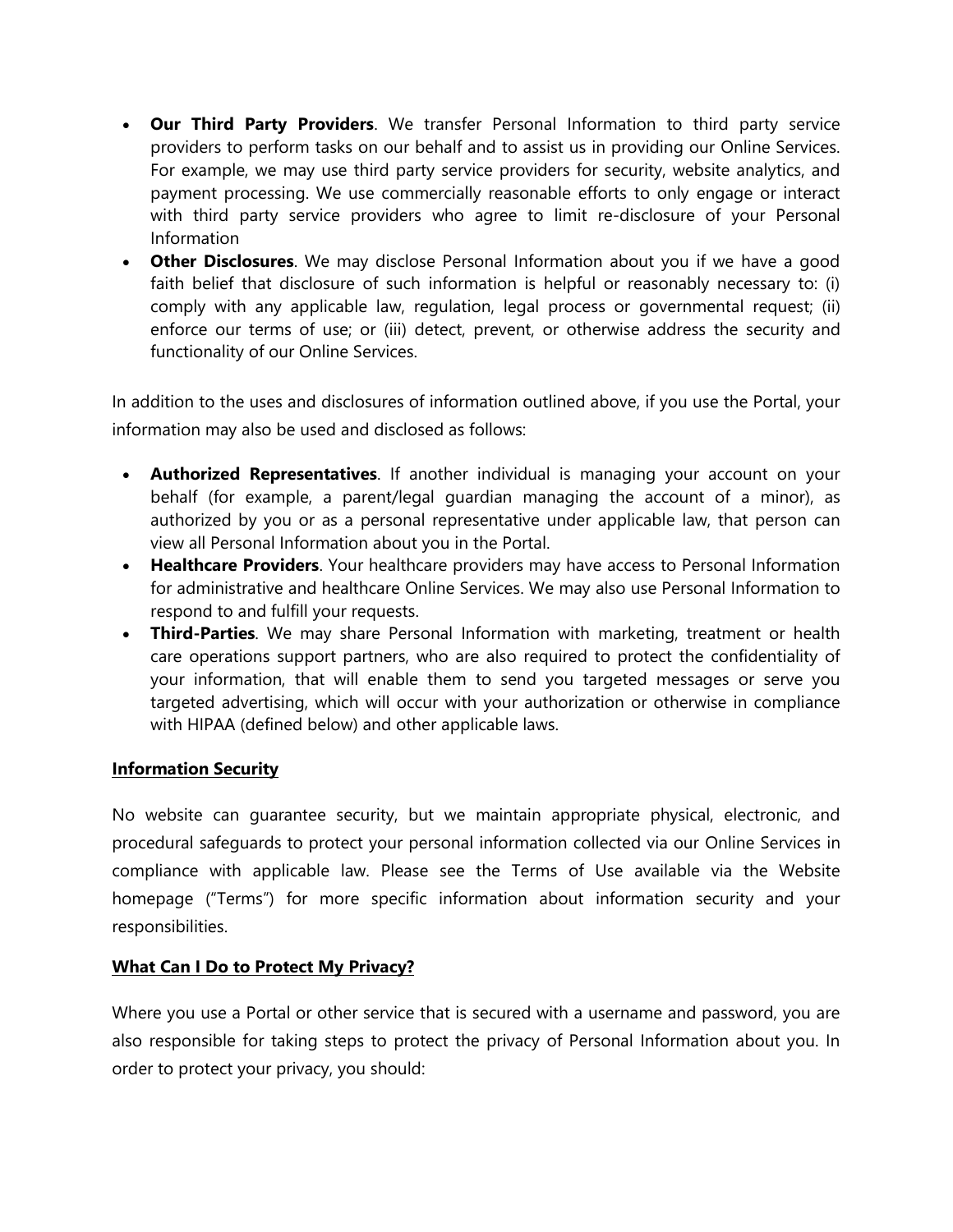- Never share your username or password.
- Always sign out when you are finished using the Portal.
- Use only secure web browsers.
- Employ common anti-virus and anti-malware tools on your system to keep it safe.
- Use a strong password with a combination of letters and numbers.
- Change your password often.
- Notify us immediately if you feel your login and/or password have been compromised at [insert email contact here]

## **Retention of Information**

We will retain Personal Information for the period necessary to fulfill the purposes for which it has been collected as described in this Privacy Policy unless a longer retention period is required by law.

Where practical, we dispose of certain categories of information, including Personal Information, on a regular schedule. For example, we dispose of web server logs after 90 days, information submitted through secure forms after 6 months, access and activity logs relating to the Portal after 1 year, and information collected for analytics purposes on the Website (e.g., information on pages visited on the Website) after 2 years.

## **User Communications**

- Email/messaging communications that you send to us via links on our Online Services may be shared with a customer service representative, employee, medical expert or agent that is most able to address your inquiry. We make every effort to respond in a timely fashion once communications are received. Once we have responded to your communication, it is discarded or archived, depending on the nature of the inquiry.
- The email/messaging function on our Online Services does not provide a completely secure and confidential means of communication. It is possible that your email communication may be accessed or viewed by another Internet user while in transit to us. If you wish to keep your communication private, do not use our email.

## **Personal Information**

If you are a Portal user, you may access and amend personal demographic information when logged into the Portal. If you would like to access, amend, erase, export, or object to or restrict the processing of other Personal Information collected via our Online Services, you may submit a request to: [Connie.Purcell@phminc.com](mailto:Connie.Purcell@phminc.com)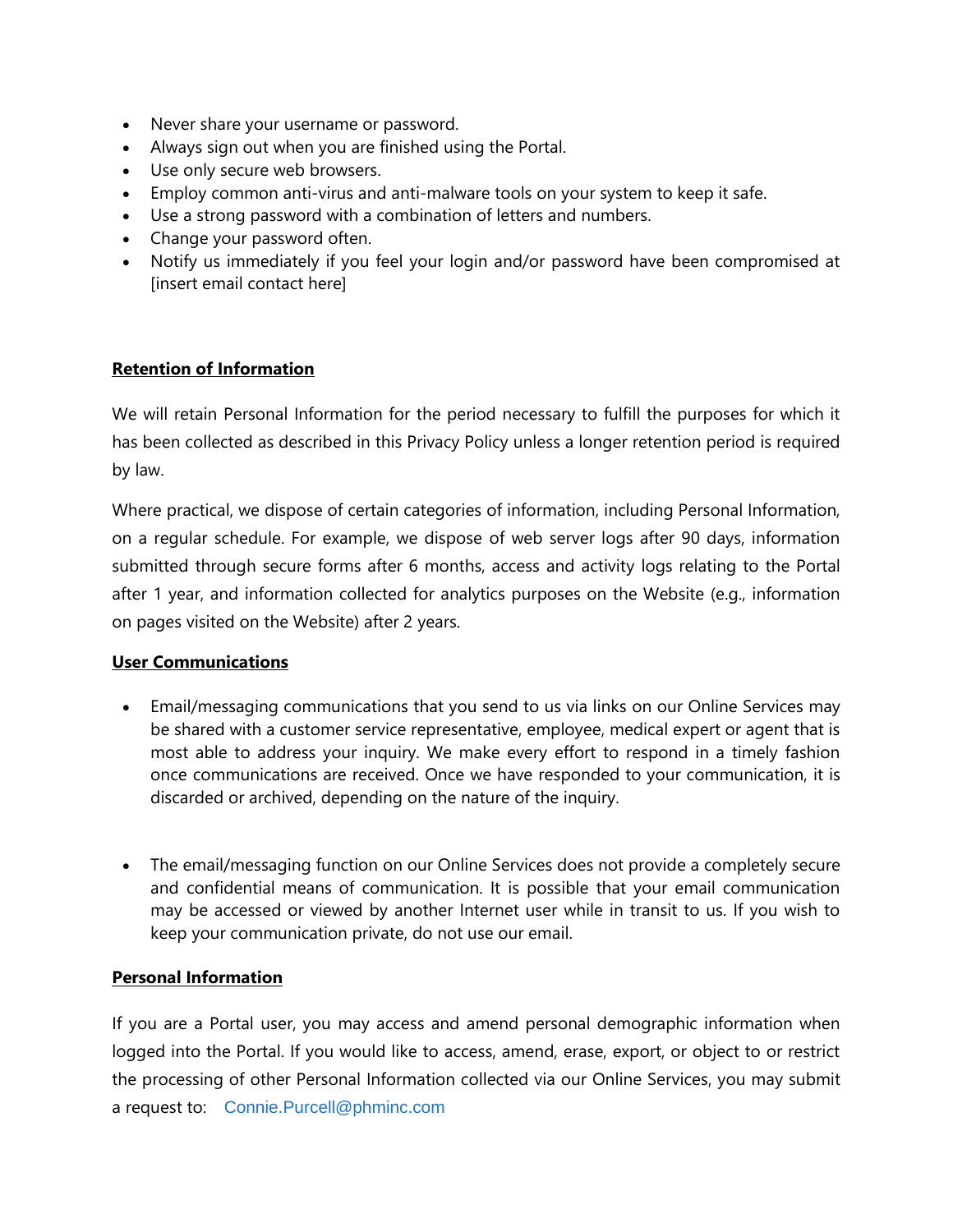We will promptly review all such requests in accordance with applicable laws.

## **Communications Opt-Out**

We may send certain messages, including electronic newsletters, notification of account status, and marketing communications on a periodic basis. If you wish to be removed from such messages, you may request to discontinue future ones. All such material will have information as to how to opt-out of receiving it, although certain messages (such as a secure message sent by a provider or an account status update via the Portal), may be required and will not have optout capabilities.

## **HIPAA Policies**

If you are one of our patients, your personal information in our possession is protected health information ("PHI") protected by the Health Insurance Portability and Accountability Act of 1996, as amended ("HIPAA"), and the Health Information Technology for Economic and Clinical Health (HITECH) Act. In addition to this Privacy Policy, our HIPAA Notices of Privacy Practices apply to your PHI. The Notice of Privacy Practices is available online.

In collecting Personal Information, our Online Services may also collect PHI. We are committed to protecting your PHI. If there is a breach of your PHI, we are required by law to notify you. Your PHI will remain confidential, and will only be disclosed to you or your personal representative, unless otherwise required or permitted by applicable state or federal law. In all circumstances, unless otherwise required or permitted by law and/or our privacy policies, we will obtain your written authorization before using or disclosing your PHI.

## **Children's Privacy**

We will never ask for or knowingly collect Personal Information from children through the Online Services or Portal. If you are a child, you are not permitted to use the Portal and should immediately exit our Portal or get an adult. Parents of un-emancipated minors may set up accounts for themselves to access their children's medical records only as permitted pursuant to the Terms governing the Portal. If you think that we have collected personal information from a child through this Portal, please contact us at [Connie.Purcell@phminc.com](mailto:Connie.Purcell@phminc.com) and we will dispose of the information as required by applicable law.

#### **Policy Changes**